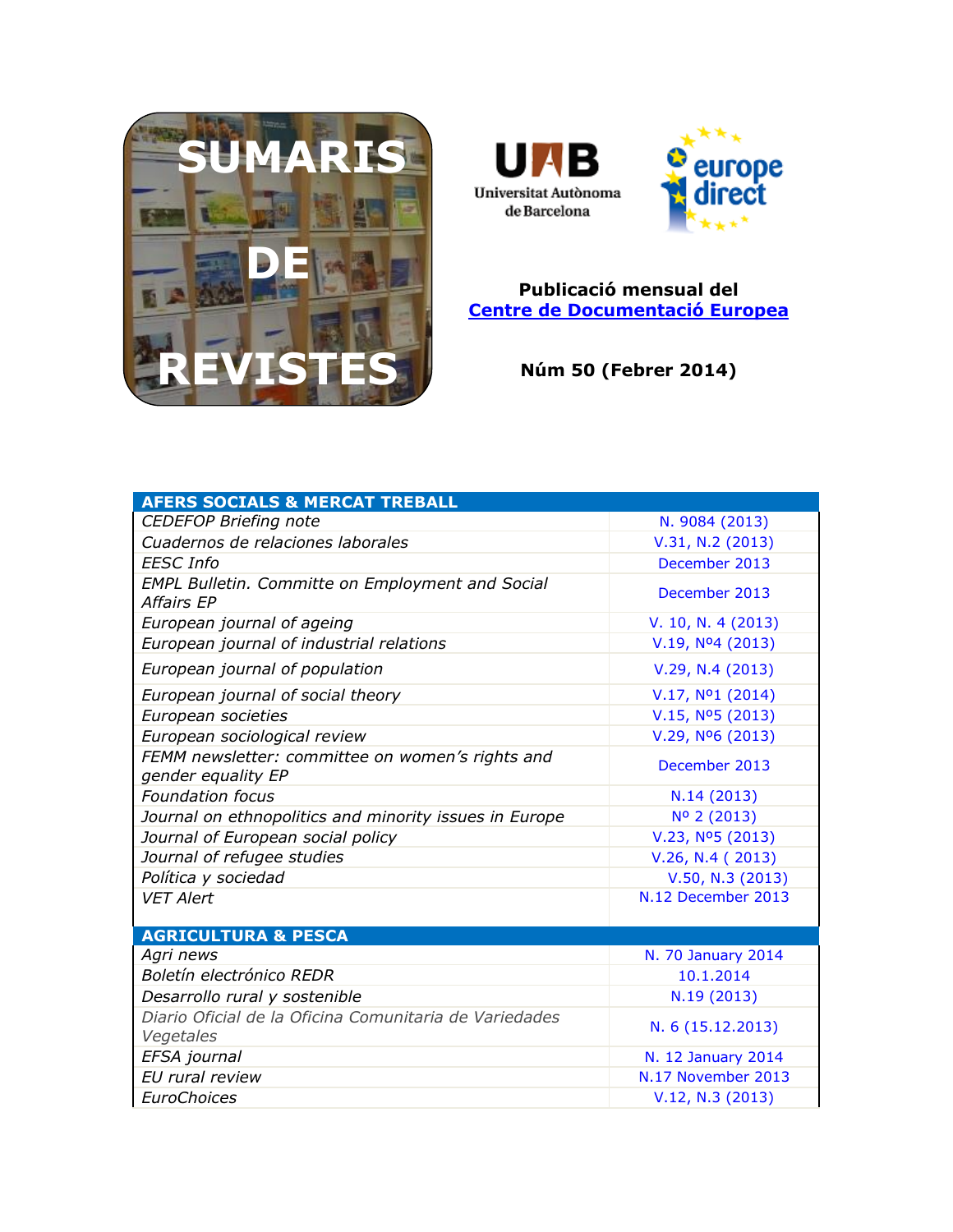| Europa azul                                              | N.138 (2013)           |
|----------------------------------------------------------|------------------------|
| European review of agricultural economics                | V.41, N.1 (2014)       |
| Journal of central European agriculture                  | V.14, N.4 (2013)       |
| Maritime Affairs and Fisheries. Newsletter               | N.14 (28.1.2014)       |
| <b>Newsflashes</b>                                       | N. 114 November 2013   |
| The Trawler: newsletter of the PECH Committee            | December 2013          |
|                                                          |                        |
| <b>AUDIOVISUALS &amp; MITJANS DE COMUNICACIÓ</b>         |                        |
| Eu-Topías: revista de interculturalidad, comunicación y  |                        |
| estudios europeos                                        | V. 6, 2013             |
| European Journal of Communication                        | V.29, N.1 (2014)       |
| IRIS : Legal Observations of the Europan Audiovisual     | $2014 - 1$             |
| Observatory                                              |                        |
|                                                          |                        |
| CIÈNCIA, TECNOLOGIA & SOCIETAT DE LA INFORMACIÓ          |                        |
| <b>CORDIS Express</b>                                    | 17.1.2014              |
| European Data Protection Supervisor Newsletter           | N. 40 (December 2013)  |
| <b>ENISA Work Programme</b>                              | 2014                   |
| European Researcher                                      | $V.65, N.12-2$ (2013)  |
| FET Through the keyhole: Future and Emerging             |                        |
| Technologies in Europe                                   | December 2013          |
| Ideas: newsletter of the ERC                             | N. 4 (December 2013)   |
| Industrial technologies newsletter                       | December 2013          |
| International research update                            | N. 41 (January 2014)   |
| Research*eu results magazine                             | N. 28, December 2013   |
|                                                          |                        |
|                                                          |                        |
| <b>COMERÇ EXTERIOR</b>                                   |                        |
| EU Trade news                                            | 24.2.2014              |
| Global Trade and Customs Journal                         | V.9, Issue 1 (2014)    |
| INTA newsletter of the EP Committee on International     |                        |
| Trade                                                    | N. 42, January 2014    |
| Journal of world trade                                   | $V. 47-6(2013)$        |
|                                                          |                        |
| DESENVOLUPAMENT & AJUDA HUMANITÀRIA                      |                        |
| Development and change                                   | V. 45, Issue 1, 2014   |
| Development dialogue                                     | Paper n.4 (2013)       |
| Development policy review                                | V. 32, Issue 1, 2014   |
| <b>ECHO Daily Flash</b>                                  | 21.1.2014              |
| European Journal of International Relations              | V. 19, N.4, 2013       |
| Journal of international development                     | V.26, N.1 (2014)       |
| Mondes en développement                                  | N. 164 (2013)          |
| Revue d'économie du développement                        | Vol. 27, N.4 (2013)    |
| The European journal of development research             | V.26, N.1 (2014)       |
| The Journal of development studies                       | V. 50, Issue, 2, 2014  |
| World Development                                        | V.57, May 2014         |
|                                                          |                        |
| <b>ECONOMIA &amp; FINANCES</b>                           |                        |
| Alternativas económicas                                  | N. 10 Enero 2014       |
| Boletín mensual del BCE                                  | <b>Enero 2014</b>      |
| Bulletin de l'Observatoire des politiques économiques en | <b>N.29 Hiver 2013</b> |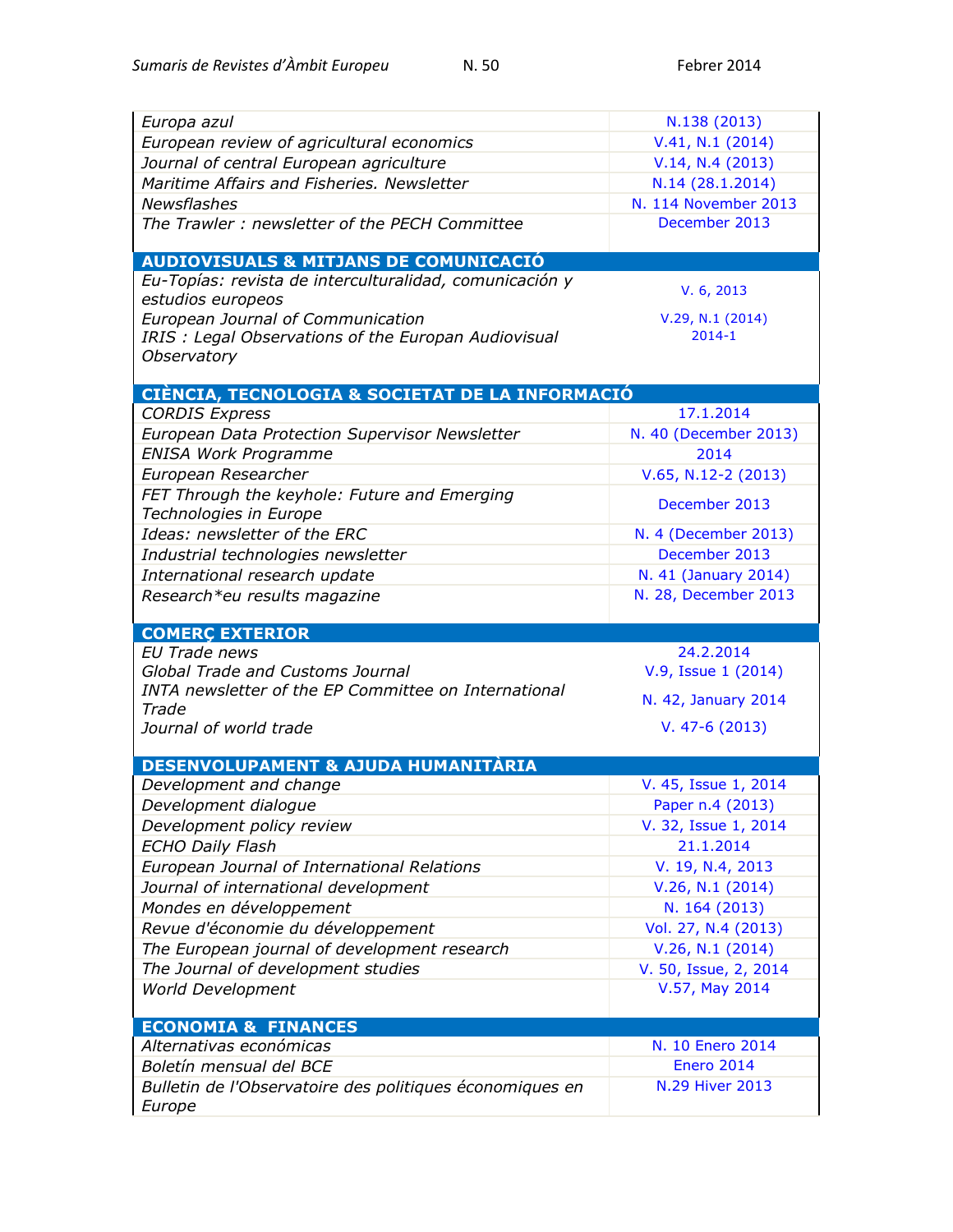| Committee on Budgets newsletter                                            | 9.12.2013              |
|----------------------------------------------------------------------------|------------------------|
| CONT News: Committee on Budgetary Control                                  | Issue 6 (23.1.2014)    |
| Country focus                                                              | N.9(2013)              |
| Cuadernos de información económica                                         | N.238 (2014)           |
| <b>ECB Statistics pocket book</b>                                          | January 2014           |
| <b>ECB Working papers</b>                                                  | N.1626 Dec. 2013       |
| <b>ECFIN Economic Briefs</b>                                               | N.28 (2013)            |
| <b>ECFIN E-news</b>                                                        | N. 91 (16.1.2014)      |
| <b>ECON Online</b>                                                         | N. 105 (16.12.2013)    |
| Economia Exterior                                                          | N.67 Invierno 2013     |
| EIB Info                                                                   | N. 152 (2013)          |
| <b>EIB Newsletter</b>                                                      | December 2013          |
| EU Candidate and Pre-Accession Countries Economies<br>Quarterly            | 4th quarter 2013       |
| European business cycle indicators                                         | N.4 December 2013      |
| European economic review                                                   | V.66 February 2014     |
| European economy                                                           | N.8 2013               |
| European economy. Economic papers                                          | N.512 (2013)           |
| European economy. Occasional papers                                        | N.169 (2013)           |
| European journal of law and economics                                      | V.36, N.3 (2013)       |
| European journal of political economy                                      | V.34 June 2014         |
| Eurostatistics - Data for short-term economic analysis                     | $1 - 2014$             |
| Government finance statistics - Summary tables 2/2013 -<br>Data 1997-2012) | 2013 ed.               |
| Harmonised indices of consumer prices                                      | December 2013          |
| <b>IMCO Newsletter</b>                                                     | N. 48, January 2014    |
| <b>Intereconomics</b>                                                      | V.48, N.6(2013)        |
| <b>International Tax and Public Finance</b>                                | V.20, N.6(2013)        |
| Journal - Tribunal de Cuentas Europeo                                      | N.1(2014)              |
| Journal of the European Economic Association                               | V.12, N.1 (2014)       |
| Legal issues of economic integration                                       | V.41/1(2014)           |
| Procesos de mercado: revista europea de economía                           | V.10, N.2 (2013)       |
| política                                                                   |                        |
| Quarterly report on price and cost competitiveness                         | 3rd. quarter 2013      |
| Quarterly report on the euro area                                          | V.12, N.4 (2013)       |
| Taxation and customs union                                                 | 22.1.2014              |
| The European journal of comparative economics                              | V.10, N.3 (2013)       |
| Tribunal de Cuentas Europeo. Informes y dictámenes                         | N.15(2013)             |
| <b>EDUCACIÓ &amp; CULTURA</b>                                              |                        |
| <b>CEDEFOP Briefing notes</b>                                              | N. 9086 (2014)         |
| <b>CEDEFOP Research papers</b>                                             | N.40 (2014)            |
| Culture action Europe: the political platform for arts and<br>culture      | N. 15 (December 2013)  |
| Education & Culture: e-newsletter                                          | December 2013          |
| eLearning papers                                                           | N. 36 (2014)           |
| <b>ETF Inform</b>                                                          | <b>Issue 16 (2013)</b> |
| EU-topías: revista de interculturalidad, comunicación y                    |                        |
| estudios europeos                                                          | V. 6(2013)             |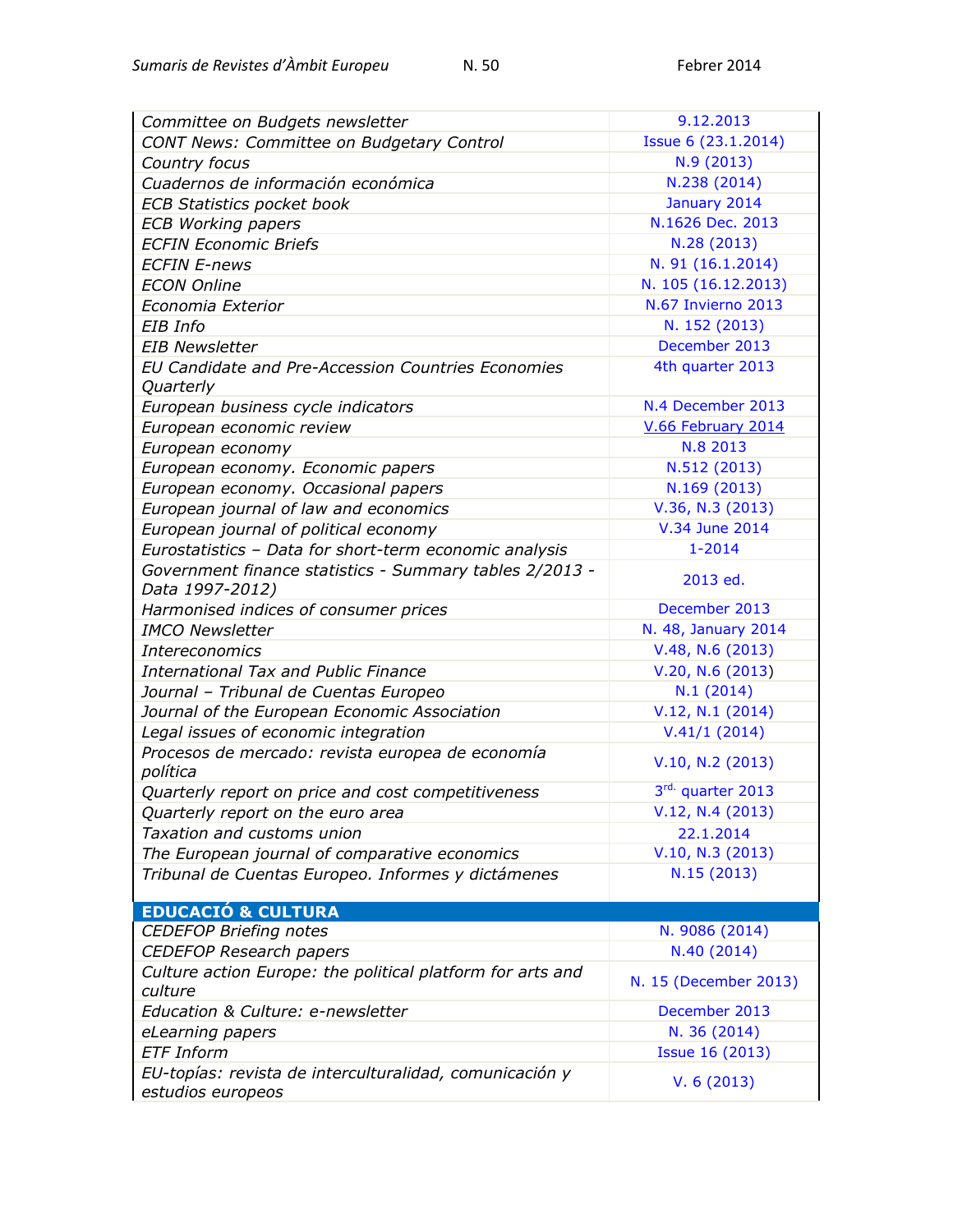| European Choral Magazine                                                                      | 3/2013                          |
|-----------------------------------------------------------------------------------------------|---------------------------------|
| European Journal of Cultural Studies                                                          | February 2014                   |
| European journal of training and development                                                  | $V.38, N.1/2$ (2014)            |
| Eurydice news                                                                                 | 22.1.2014                       |
| The European language gazette                                                                 | N.20 December 2013              |
|                                                                                               |                                 |
| <b>EMPRESA &amp; INDÚSTRIA</b>                                                                |                                 |
| Alicante news                                                                                 | 27.1.2014                       |
| Competition weekly news summary                                                               | (24.1.2014)                     |
| e-Competitions: antitrust case laws e-Bulletin                                                | 23.1.2014                       |
| Empresa e industria e-boletín                                                                 | 17.12.2013                      |
| Entreprises & Industrie                                                                       | N.18 Décembre 2013              |
| European business cycle indicators                                                            | N.4 December 2013               |
| European business law review                                                                  | V. 24/6(2013)                   |
| European business review                                                                      | V.26, N.1 (2014)                |
| European company law                                                                          | V.11/1(2014)                    |
| European competition journal                                                                  | V. 9, N. 3 (2013)               |
| European patent bulletin                                                                      | N. 1404 (22.1.2014)             |
| Industrial technologies newsletter                                                            | December 2013                   |
| <b>ITRE News</b>                                                                              | 22-23 January 2014              |
| Office for Harmonization in the Internal Market: Official                                     |                                 |
| journal                                                                                       | January 2014                    |
| Revista europea de dirección y economía de la empresa                                         | V.22, N.4 (2013)                |
| Single market monthly                                                                         | N.29 (2013)                     |
| <b>SME Update</b>                                                                             | N. 18 October 2013              |
| The European business review                                                                  | January 2014                    |
|                                                                                               |                                 |
| <b>INTEGRACIÓ EUROPEA &amp; GOVERNANÇA</b>                                                    |                                 |
| Collegium                                                                                     | N.43 (2013)                     |
| Common market law review                                                                      | $V.50, N.6$ (2013)              |
| Comparative European politics                                                                 | January 2014                    |
| Eurobarometer                                                                                 | N. 80 (2013)                    |
| <b>EUI Working Papers RSCAS</b>                                                               | N.6(2014)                       |
| Europa                                                                                        | N. 38, Hiver 2014<br>Enero 2014 |
| European report                                                                               |                                 |
|                                                                                               |                                 |
| European studies newsletter                                                                   | January 2014                    |
| European Union Politics                                                                       | V. 14/4 (2013)                  |
| EuropeanVoice                                                                                 | <b>Diari</b>                    |
| Interface                                                                                     | N.91 January 2014               |
| Journal of common market studies                                                              | V.52, N.1 (2014)                |
| Legal issues of economic integration                                                          | V.41/1(2014)                    |
| Politique européenne                                                                          | N. 41 (2013)                    |
| Revue du marché commun et de l'Union européenne Web                                           | N.574 (2014)                    |
| Romanian journal of European affairs                                                          | V.13(4) Dec. 2013               |
| RUE. revista universitaria europea                                                            | N.19 (2013)                     |
|                                                                                               |                                 |
| <b>JUSTICIA, ASSUMPTES D'INTERIOR &amp; DRETS DELS CIUTADANS</b><br>Cahiers de droit européen | V.49, N.2 (2013)                |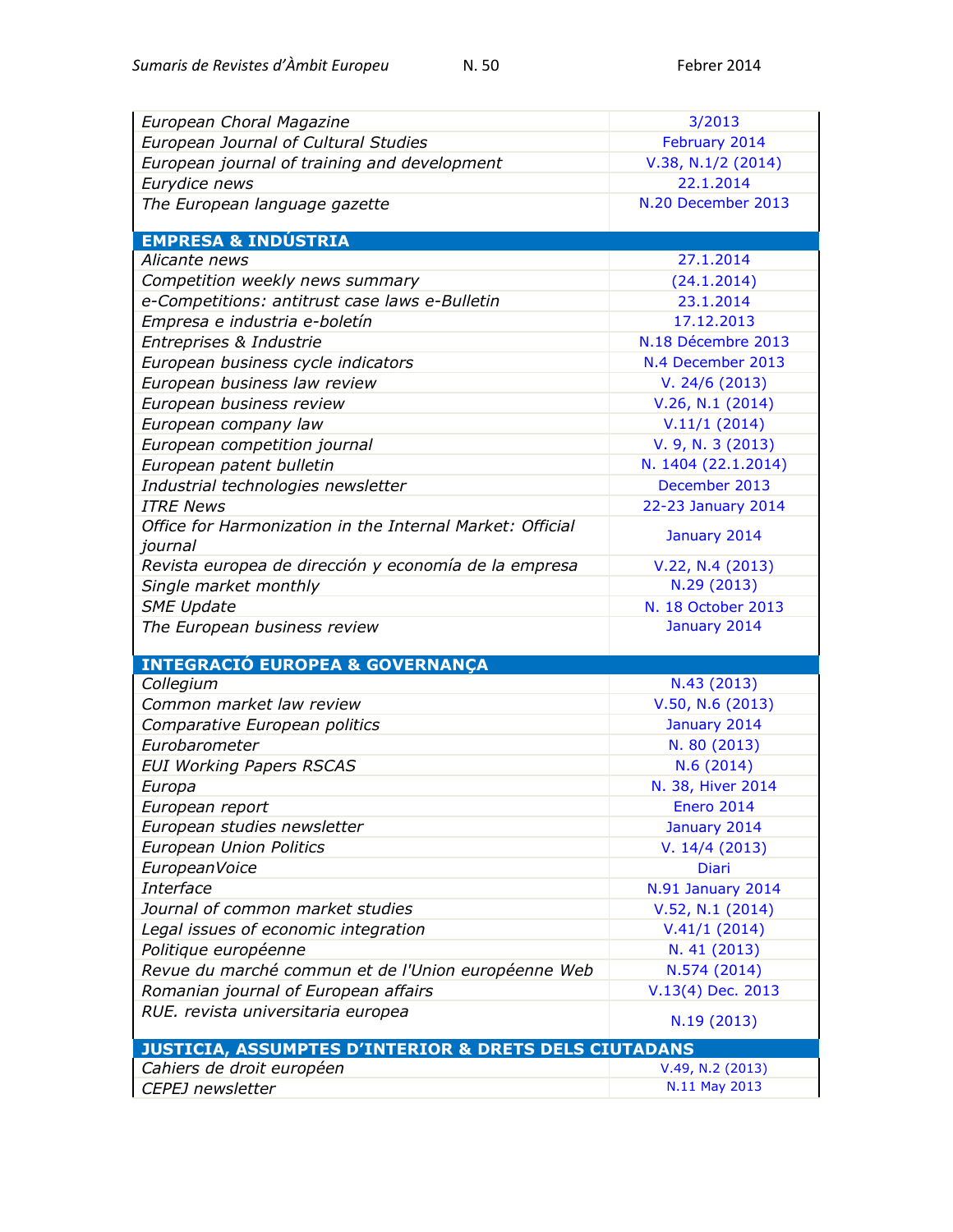| Civitas Europa: revista jurídica sobre la evolución de la                                                |                          |
|----------------------------------------------------------------------------------------------------------|--------------------------|
| nación y del estado en Europa                                                                            | N.31 (2013)              |
| Cuadernos de derecho transnacional                                                                       | V.5, N.2 (2013)          |
| Eurojust news                                                                                            | N.10 December 2013       |
| Europa e diritto privato                                                                                 | N.3(2013)                |
| Europe : actualité du droit communautaire                                                                | V.23, N.12 (2013)        |
| European Data Protection Supervisor Newsletter                                                           | N.40 December 2013       |
| European Institute for Gender Equality Newsletter                                                        | N. 7 (2013)              |
| European journal of crime, criminal law and criminal<br>justice                                          | V.21, N.3/4 (2013)       |
| European journal of international law                                                                    | V.24, N.4 (2013)         |
| European law journal                                                                                     | V.20, N.1 (2014)         |
| European law review                                                                                      | N.6(2013)                |
| European public law                                                                                      | V.19, N.4 (2013)         |
| European review of private law                                                                           | V.22/1(2014)             |
| FRA newsletter                                                                                           | December 2013            |
| Humanity: an international journal of human rights,<br>humanitarianism and development                   | V.5 N.1 Spring 2014      |
| Indret: revista para el análisis del derecho                                                             | N.1(2014)                |
| International journal of constitutional law                                                              | V.11, N.4 (2013)         |
| JURI report                                                                                              | <b>N. 1 January 2014</b> |
| La Ley Unión Europea                                                                                     | N. 11 Enero 2014         |
| Maastricht journal of European and comparative law                                                       | V.20, N.3 (2013)         |
| Newsletter of the Venice Commission                                                                      | N.4(2013)                |
| "Reflets" : informations rapides sur les développements<br>juridiques présentant un intérêt pour l'Union | N.3(2013)                |
| Revista de derecho comunitario europeo                                                                   | N.46 (2013)              |
| Revista de derecho constitucional europeo                                                                | N.20 (2013)              |
| Revista de derecho de la Unión Europea                                                                   | N.24 (2013)              |
| Revista de las Cortes Generales                                                                          | N.87 (2012)              |
| Revista general de derecho europeo                                                                       | N.32 Enero 2014          |
| The International journal of human rights                                                                | $V.17, N.7/8$ (2013)     |
| Unión Europea Aranzadi                                                                                   | N.8/9 (2013)             |
|                                                                                                          |                          |
| <b>MEDI AMBIENT &amp; ENERGIA</b>                                                                        |                          |
| <b>EcoAP Newsletter</b>                                                                                  | (28.1.2014)              |
| Energy in Europe - newsletter                                                                            | December 2013            |
| ENVI News: newsletter from the EP Committee                                                              | N.22 January 2014        |
| Environmental policy and governance                                                                      | V.23, N.6 (2013)         |
| EU environment policy brief                                                                              | N.76 November 2013       |
| European business awards for the environment newsletter                                                  | N.21 December 2013       |
| European energy and environmental law review                                                             | V.22/6(2013)             |
| <b>LIFE</b> newsletter                                                                                   | N. 1 January 2014        |
| Natura 2000: boletín de información naturaleza y<br>biodiversidad                                        | N.35 January 2014        |
| Observatorio medioambiental                                                                              | V.16(2013)               |
| Revista catalana de dret ambiental                                                                       | V.4, N.2 (2013)          |
| Science for environment policy. News alert                                                               | Issue 359                |
| Sustainable development in the EU                                                                        | 2013 ed.                 |
| The EU energy law & policy. Yearbook                                                                     | 2013                     |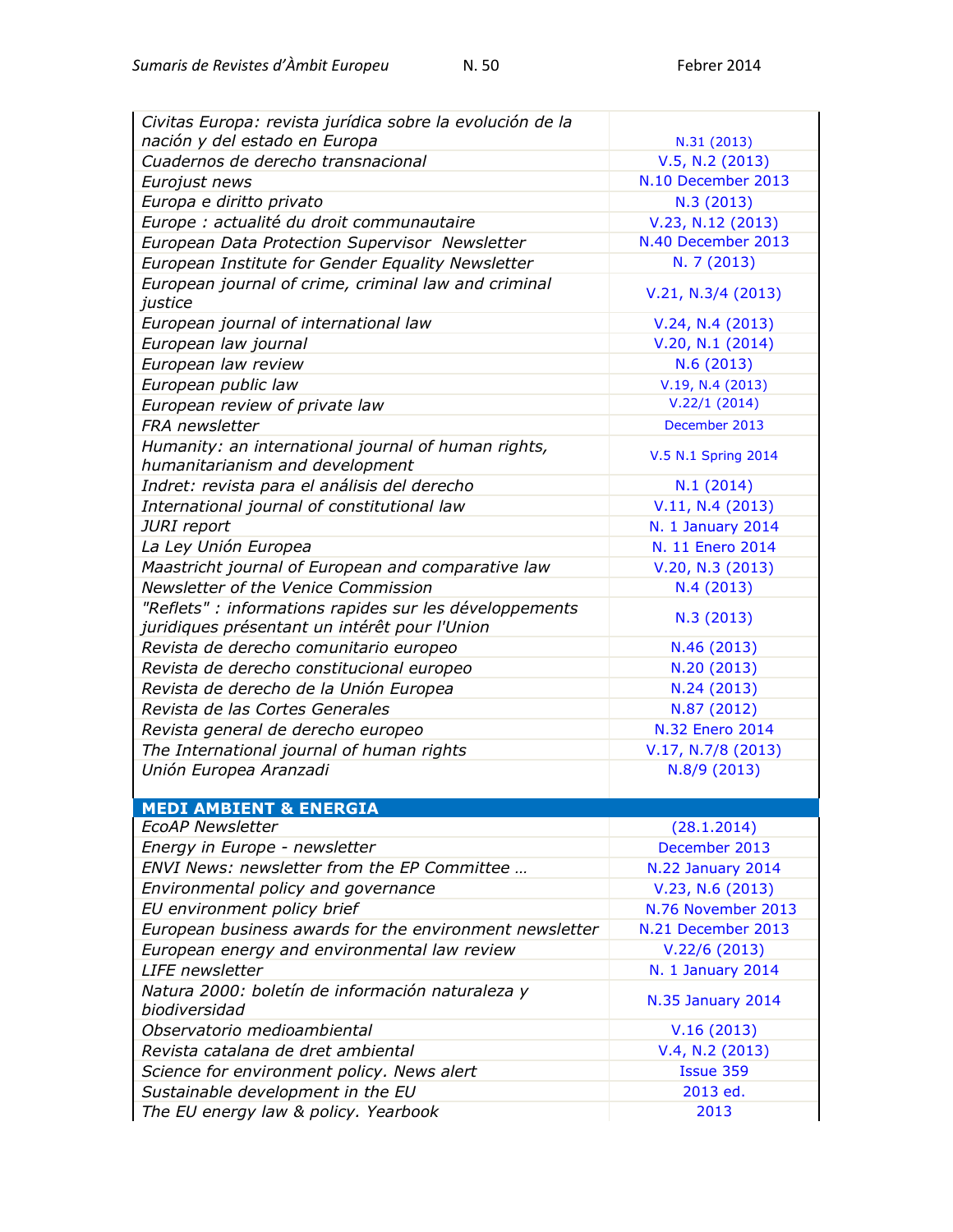| <b>REGIONS &amp; DESENVOLUPAMENT LOCAL</b>                                    |                          |
|-------------------------------------------------------------------------------|--------------------------|
| <b>AER Newsletter</b>                                                         | Special ed. January 2014 |
| Carta local : revista de la Federación Española de<br>Municipios y Provincias | N.264 Diciembre 2013     |
| Committee of the Regions: eNewsletter                                         | January 2014             |
| European urban and regional studies                                           | V.21, N.1 (2014)         |
| Intercultural cities newsletter                                               | N.30 December 2013       |
| Reginews: newsletter of the committee on regional                             |                          |
| development                                                                   | 22.1.2014                |
| Regiones y ciudades de Europa                                                 | N. 85 December 2013      |
|                                                                               |                          |
| <b>RELACIONS EXTERIORS &amp; POLÍTICA DE SEGURETAT</b>                        |                          |
| Afkar ideas. revista trimestral para el diálogo entre el                      | N.40 (2013)              |
| Magreb, España y Europa<br><b>Boletín Elcano</b>                              |                          |
|                                                                               | N.165 (2014)             |
| <b>CBRNE-Terrorism newsletter</b>                                             | January 2014             |
| Central European journal of international and security<br>studies (CEJISS)    | V.7, N.4 (2013)          |
| Documentos CIDOB                                                              | N.39 (2013)              |
| Enlargement newsletter                                                        | Issue 3, December 2013   |
| Esglobal                                                                      | <b>Enero 2014</b>        |
| Estudios de política exterior                                                 | N.157 (2014)             |
| EU Candidate and Pre-Accession Countries Economies<br>Quarterly-CCEQ          | $4th$ . quarter (2013)   |
| EU Security and Defence news                                                  | N. 76, December 2013     |
| <b>EUROMIL</b> news                                                           | N.27 December 2013       |
| European foreign affairs review                                               | V.19, N.1 (2014)         |
| European journal of international law                                         | V.24, N.4 (2013)         |
| European journal of international relations                                   | V.19, N.4(2013)          |
| Foreign affairs Latinoamérica                                                 | V.14, N.1 (2014)         |
| Géoéconomie                                                                   | N.67 (2013)              |
| Notes internacionals                                                          | N.83 (2014)              |
| Opinión CIDOB                                                                 | N.219 (3.2.2014)         |
| Perspectives                                                                  | V. 21, N. 1, 2013        |
| Pocketbook on Euro-Mediterranean statistics                                   | 2013 ed.                 |
| Puentes para un diálogo. Europa-América Latina                                | N.128 (3.2.2014)         |
| Revista CIDOB d'afers internacionals                                          | N.104 (2013)             |
| Revista electrónica de estudios internacionales                               | N.26 Diciembre 2013      |
| Revue internationale et stratégique                                           | N.92 (2013)              |
| Security and Human Rights                                                     | V. 24, Issue 2, 2013     |
| Security Community: The OSCE Magazine                                         | N.4 (2013)               |
| <b>Weekly Compass</b>                                                         | N.177 (31.1.2014)        |
|                                                                               |                          |
| <b>SALUT</b>                                                                  |                          |
| Annual Management Plan & Work Programme                                       | 2014                     |
| e-Boletín informativo- Centro Europeo del Consumidor en<br>España             | Nov./Diciembre 2013      |
| EFSA journal                                                                  | N. 1 January 2014        |
| Eurohealth                                                                    | V.19, N.4 (2013)         |
| European food research and technology                                         | V.238, N.2 (2014)        |